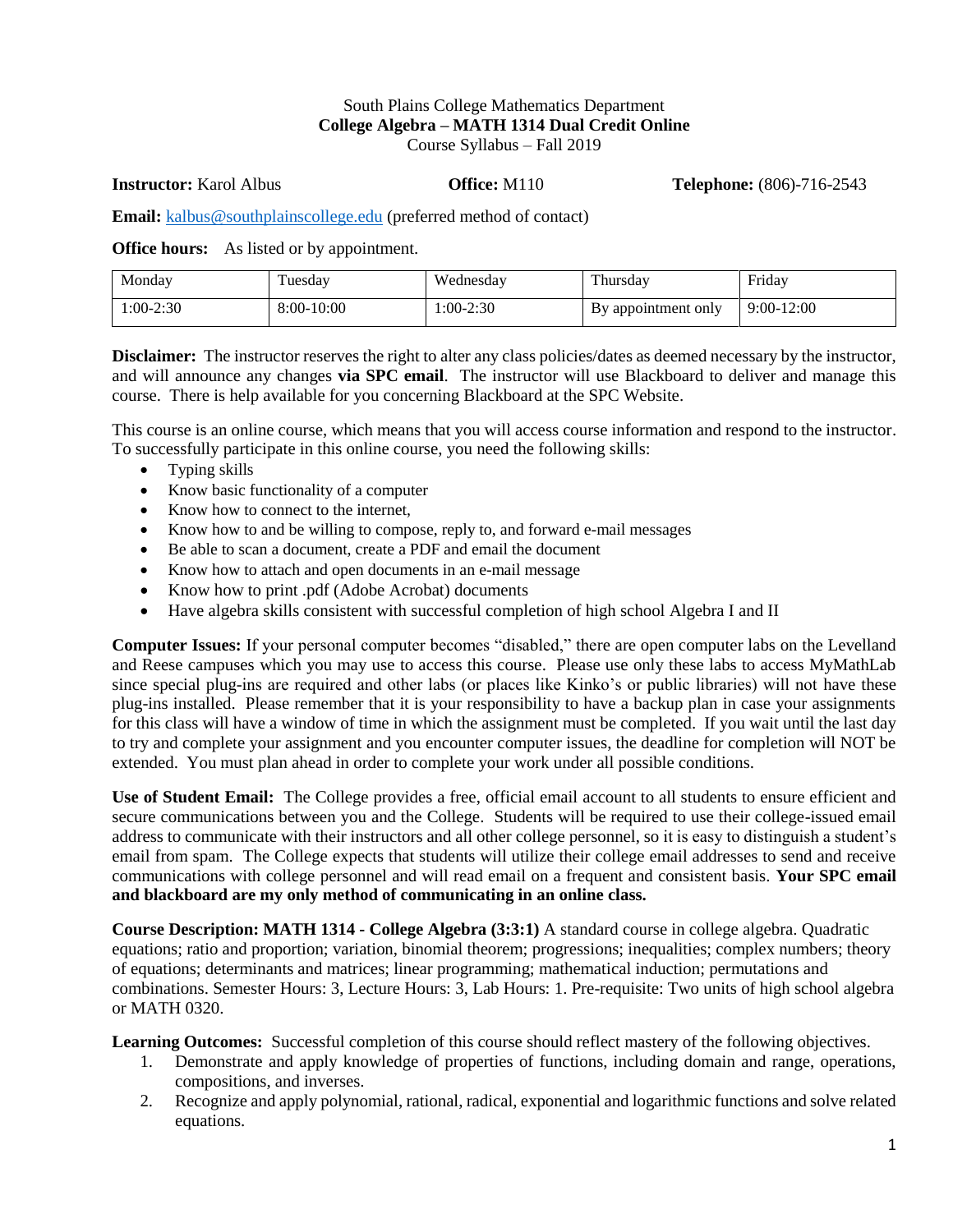- 3. Apply graphing techniques.
- 4. Evaluate all roots of higher degree polynomial and rational functions.
- 5. Recognize, solve and apply systems of linear equations using matrices.

## **Course Supplies:**

- **Required:** MyMathLab Student Access Kit. This kit is available at either SPC Bookstore (Levelland Campus or Reese Center) or online at [www.pearson.com/mylab](http://www.pearson.com/mylab)
	- Kit Options (All 3 options include access to the electronic version of the entire textbook including answers to the odd-numbered exercises, a student solutions manual, and a set of worksheets)
		- 1. Do not purchase a physical book; purchase only the web access code directly from [www.pearson.com/mylab.](http://www.pearson.com/mylab) (no physical book; only e-book and MML kit). This option is approximately \$92 through the SPC bookstore, and \$70-\$105 on the Pearson website
		- 2. If you prefer to have a "hands-on" copy of the book: purchase a used book, then purchase the web access code separately on [www.pearson.com/mylab](http://www.pearson.com/mylab) (physical book, e-book and MML kit)
		- 3. Or purchase a new physical book that includes a pre-paid web access code. (physical book, e-book and MML kit) This option is approximately \$135 through the SPC bookstore. Note: You must have your account set up and in working order in time to complete your first assignments by the deadline. Failure to do so will result in a grade of zero for each incomplete assignment or quiz.
- **Required:** Working, reliable internet access with the ability to **view videos via youtube**.
- **Required:** Method of scanning handwritten work to submit. I use the free app CamScan. It is very user friendly and the scans are usually clear. You can scan a group of pages called a "batch".
- **Required:** Scientific Calculator (with log and ln). **Suggested TI-30XIIS.** They are inexpensive and user friendly. **Graphing calculators are not allowed.**
- **Suggested:** Large 3-ring binder, dividers, notebook paper, graph paper (available to print on blackboard), hole punch, pencils, and erasers. This will keep your course organized so you can easily access all your own work.
- **Required:** Method to print notes posted on Blackboard. You will be expected to print them, watch the appropriate video to complete them, scan them and turn them in as instructed.
- **Warning:** Deadlines are not flexible for your technology issues. **No late work will be accepted.**

**Messaging/Announcements: We will be using Blackboard as our primary means of communication.** Any questions or comments you have should be sent to the instructor **through Blackboard messaging**. Please check your messages daily for any communication from the instructor. The instructor will also post general announcements in Blackboard. If the instructor requests a reply from you (even just to check in with the instructor), please reply promptly. **Blackboard is our primary means of regular communication.** 

#### **Methods of Learning Assessment:**

- **Handwritten notes and homework.** This helps both of us to be diligent in keeping your skills on pace.
- **Online homework assignments through MyMathLab**. These are in no way a replacement for paper/pencil homework. They are practice for the online Quiz, but you should be doing your work on paper for these homework assignments as well.
- **Online quizzes through MyMathLab.** These will be timed. You must also submit your written work for all quizzes.
- **Online exams through MyMathLab.** You must also submit your written work for all exams. This is actually a safeguard for you and is the only way a partial credit may be awarded.
- **Proctored Midterm and Final Exam.** The Midterm and Final Exam must be proctored, completed and returned to the instructor by the dates listed in the course calendar, and will be timed at 2.5 hours. A "Proctor Form" will be emailed out at the beginning of the semester so you can find an appropriate proctor and submit the requested information about the proctor. All proctors **must be approved by the instructor**. Everyone must complete the "Proctor Form" and return it on or before Tuesday September 10, 2019. Clear PDF scans of the midterm and final exam must be submitted on the date the exam is administered (Thursday October 10 for Midterm Exam and Thursday December 5 for the Final Exam).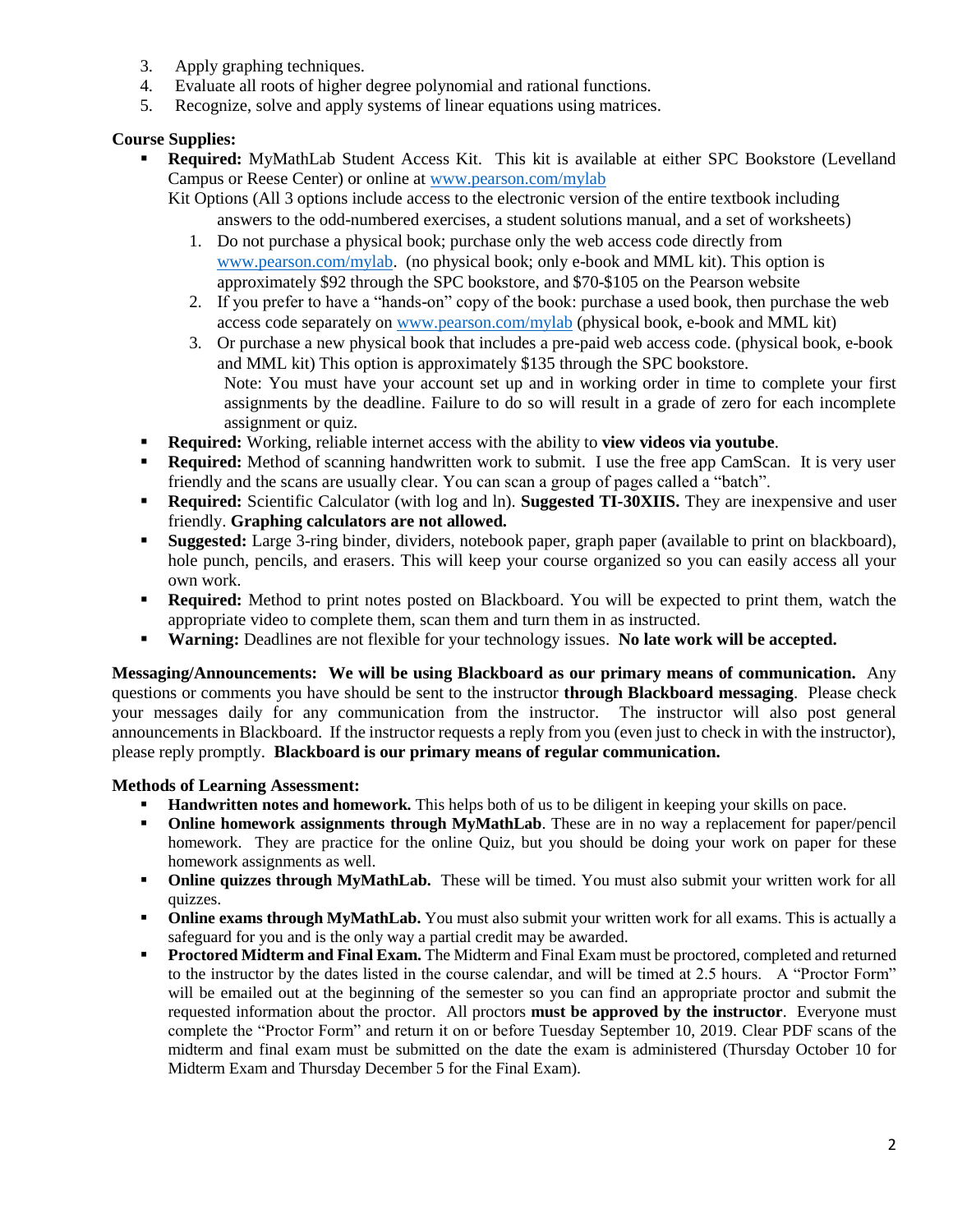## **Grading Formula:**

Enrollment in this course does not guarantee advancement to the next course level. The final responsibility for learning lies with the student.

Your average for this course will be based on the following:

| Notes, Handwritten Homework completed and submitted | 10% |
|-----------------------------------------------------|-----|
| <b>Online Homework/Quiz Average</b>                 | 10% |
| <b>Online Exam Average</b>                          | 20% |
| Midterm Exam*                                       | 30% |
| Final Exam <sup>*</sup>                             | 30% |

(No extra credit is provided in this course.)

#### **\*You must obtain a score greater than 60 on these exams (Midterm and Final) to be eligible to pass.**

Your school will be provided with a numeric average for High School Credit. For your South Plains College transcript, the following scale will be used.

| $90 - 100$  |   |
|-------------|---|
| 80-89       | B |
| 70-79       | € |
| 60-69       | Ð |
| 59 or below | F |

(No extra credit is provided in this course. Deadlines are not flexible.)

A current average for the course will be found in Blackboard. You should check your grades regularly. I usually update grades once a week, not necessarily each time you turn something in. **Please note that the two proctored exams are 60% of your grade.** They are very important.

#### **Resources:**

- **EXECUTE:** Your instructor! I am available to you by Blackboard email, on campus during office hours, or by appointment. When asking a question via email, please take a photo of the work you have done and attach that to your question. This will save so much time and will be much more beneficial to you. It is often as important to know what you are doing RIGHT as it is finding an error you may have made.
- **Blackboard** The course syllabus, notes, videos, homework assignments, and homework answers, will all be available on Blackboard.
- **MyMathLab** is equipped with extra learning resources including a digital copy of the book.
- **Free tutoring** is available in M116 on the Levelland campus.

I will do my best to respond to messages within 24 hours for questions I receive Monday through Friday(noon). I will also try to check messages at least once over the weekend, but sometimes that is not possible. Please do not wait until the last minute to do homework, quizzes, or to ask questions before an exam. You must plan on allowing a reasonable amount of time for the instructor to respond to your questions. If you wait until the last minute, your questions may not be answered before a quiz or exam.

**Withdrawal Policy:** As required by Texas Education Code Section 51.907, all new students who enroll in a Texas public institution of higher education for the first time beginning with the 2007 fall semester and thereafter, are limited to six course drops throughout their entire undergraduate career. All course drops, including those initiated by students or faculty and any course a transfer student has dropped at another institution, automatically count toward the limit. After six grades of W are received, students must receive grades of A, B, C, D, or F in all courses. There are exemptions from the six-drop limit and students should consult with a Counselor/Educational Planner before they drop courses to determine these exemptions. Students receiving financial aid must get in touch with the Financial Aid Office before withdrawing from a course.

If you wish to withdraw from this class for any reason, you must initiate the appropriate steps on your own. To withdraw from this class, you need to email the registrar, Andrew Ruiz, and tell him you need to drop an online class. His email address is [aruiz@southplainscollege.edu.](mailto:aruiz@southplainscollege.edu) Give him the course and section number and he will take care of it. You may also drop the class on campus. If that is your choice, you will need to go to the Admissions and Records Office either on the Levelland campus or the Reese Center campus, and fill out a drop notification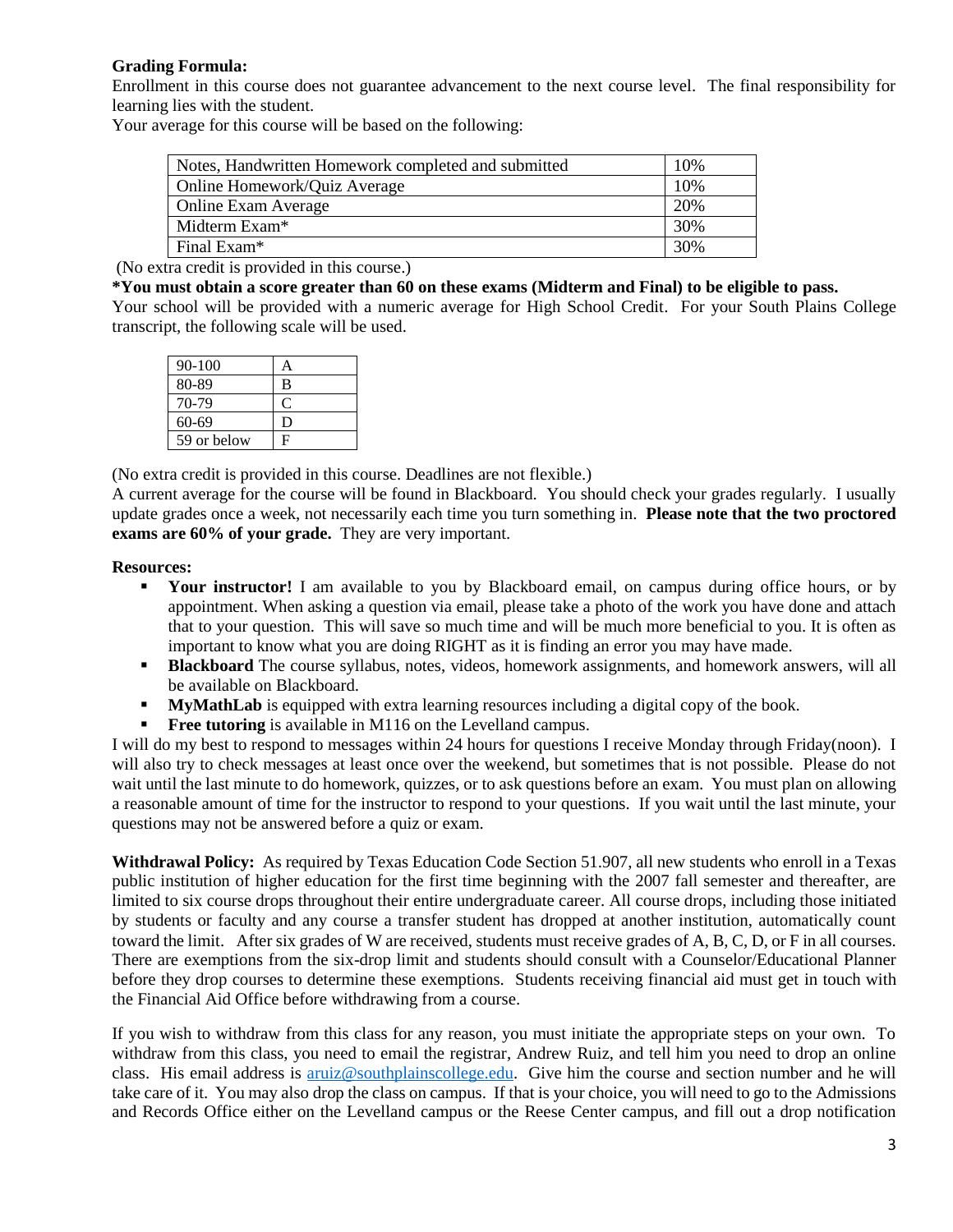form, and pay \$5. The drop form can be obtained online in MYSPC, under the Student Forms and Tools link. The **last day to drop is Thursday, November 14, 2019**. If you plan to withdraw, please consult with the instructor immediately.

Excessive absences or nonparticipation will result in an administrative withdrawal with a Grade of X or F. Because this is an online class, you must access the course on a regular basis. You will feel more at ease with the material if you stay in touch with what is going on. Both MyMathLab and Blackboard track when and where you have been in the course. The minimum attendance requirement to be successful in this course is at least three (3) days per week. Most students find that doing some math every single day is the best way to maintain continuity and to stay caught up. The Course Calendar is designed to assist you in staying on track. You may be administratively withdrawn from the course if you fail to log in for (5) consecutive days, if you consistently fail to meet homework and quiz deadlines, or if you fail to turn in an exam.

#### **To Register and Enroll in the online program MyMathLab:**

1) Go to Blackboard and click on the MyMathLab Enrollment link (on the far left labeled MML). There you will click on the "Student Help" square and follow the online instructions. Be sure to run the browser check as well.

2) If you have not purchased the access code yet, there is a 14 day free trial available. You can also use that 14 day free trial if you are not completely sure you want to take on a math course online. If you received the MyMathLab kit with a new textbook, you do not need to purchase access online. Your student access code is included in the kit. If you did not purchase the textbook with the kit included, you can purchase access online using a credit card. (You will have access to a digital copy of the book with this purchase.)

3) During the registration process, you will design a username and password. Consider using the same username and password you use for SPC. Whatever your username and password, be sure you don't forget it. In fact, you can record it here!

MyMathLab username\_\_\_\_\_\_\_\_\_\_\_\_\_\_\_

MyMathLab password\_\_\_\_\_\_\_\_\_\_\_\_\_\_\_

6) Now you are ready to access your online homework. Also note, you can view your homework grades under the button called "Gradebook." These grades are not your overall class average. Periodically grades will transfer your MyMathLab to the gradebook in Blackboard and update your current average. The column labeled "Estimated Course Grade" in Blackboard will tell you your current average. Be aware that the grades from MML move periodically and if you started a homework, stopped, and plan to restart, it may take your partial grade. Don't worry – when you complete the assignment it will update your grade (as long as you meet the deadline).

**Troubleshooting:** The course is linked to Blackboard, everything you need to access is available through Blackboard. If you cannot log into Blackboard for some reason, notify the instructor immediately and the instructor will try to log in from the instructor's computer. If the instructor can log in, the instructor will contact you to let you know that the problem is on your end instead of the server. The Blackboard server is fairly reliable. If the Blackboard entry site you normally access should go down, you can usually still access your homework and quizzes by going through a "backdoor". The address for this i[s www.mathxl.com.](http://www.mathxl.com/) Login from this site as a MyMathLab user. The window for MyMathLab user login is towards the bottom of the page on the left side. Homework and quiz deadlines will not be extended when they are both accessible through this "back door." This "backdoor" entry will not allow you to gain access to all course materials.

#### **Other things about MyMathLab:**

1) Assignments will close at 11:59 pm the night they are due. You will be given an adequate amount of time to complete each assignment, so **late homework will NOT be accepted and due dates will NOT be extended for any reason**. Because computer/internet problems can occur, I recommend you begin your homework assignments early. The due date posted in the calendar is the ABSOLUTE LAS:T DAY to be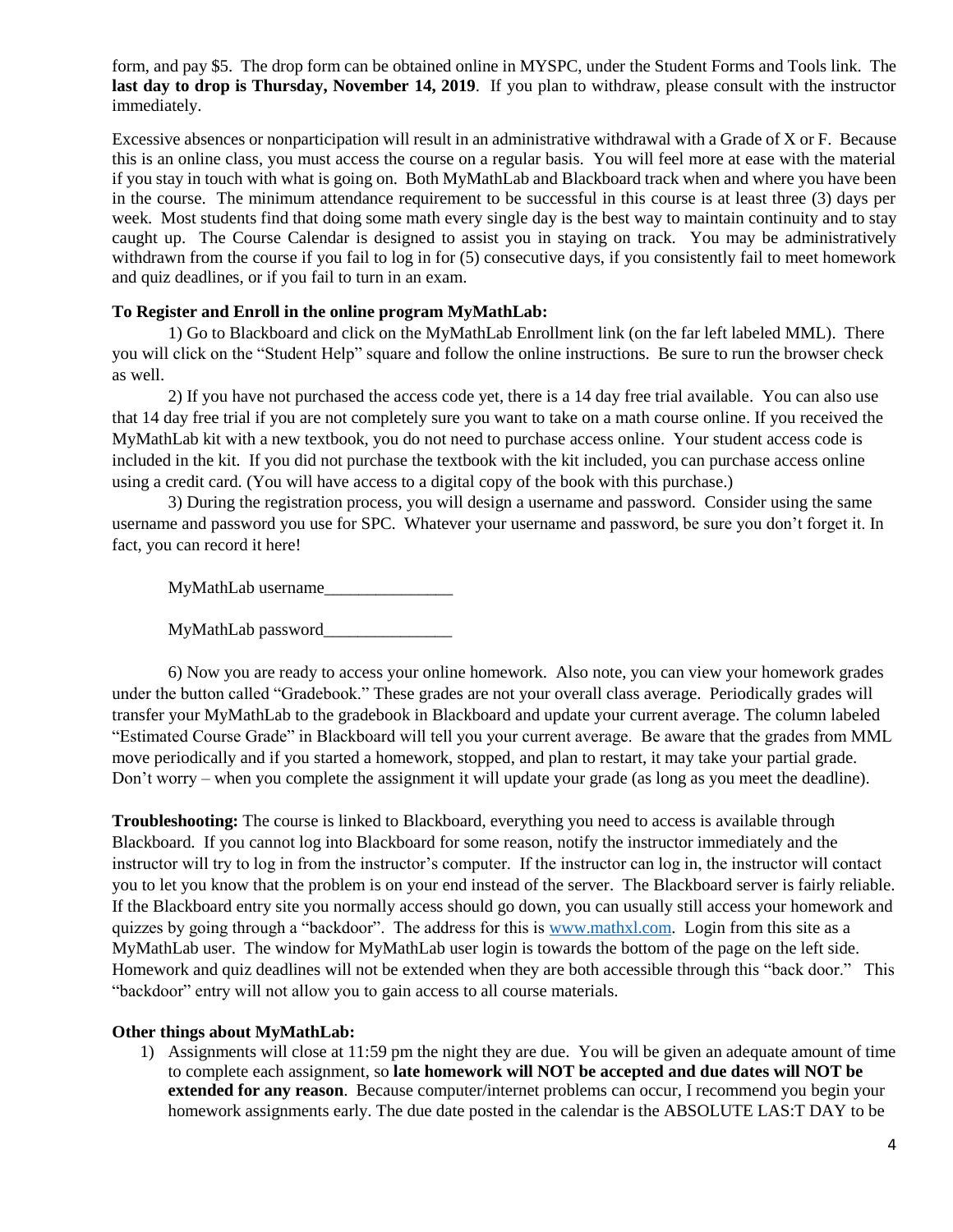eligible to turn in a Homework or Quiz. You will struggle to finish if you wait until that day to begin. Please work ahead.

- 2) MyMathLab has a 14 day grace period, during which you can use MyMathLab without purchasing access. This means you have plenty of time to purchase a code, for your paycheck to come in, or for financial aid to be processed and complete the assignments in MyMathLab. I will not accept not having a code as an excuse for late or incomplete homework.
- 3) MyMathLab's help function is really useful. Please make use of their "Student Support" if you have any technical questions about MyMathLab (getting into the class, completing your homework assignments, accessing your account, etc.). If you have already made use of this support and still need additional assistance, please feel free to contact me by email or come by my office during my office hours.
- 4) Most MyMathLab assignments will be due on Thursdays and Sundays, but you should pay close attention to the course calendar and online due dates, which are subject to change, to make sure you complete all assignments on or before their due dates.
- 5) **You may work ahead** in this course up to the Midterm exam, and it is recommended that you do just in case you get sick, have computer problems, or life in general happens. After the midterm, you can work ahead again until the final.

**Equal Opportunity:** South Plains College strives to accommodate the individual needs of all students in order to enhance their opportunities for success in the context of a comprehensive community college setting. It is the policy of South Plains College to offer all educational and employment opportunities without regard to race, color, national origin, religion, gender, disability, or age.

# **Core Objectives:**

*Communication Skills:* effective development, interpretation, and expression of ideas through written, oral, and visual communication.

- Develop, interpret, and express ideas through written communication
- Develop, interpret, and express ideas through oral communication
- Develop, interpret, and express ideas through visual communication

*Critical Thinking:* creative thinking, innovation, inquiry, analysis, evaluation, and synthesis of information.

- Generate and communicate ideas by combining, changing, and reapplying existing information
- Gather and assess information relevant to a question
- Analyze, evaluate, and synthesize information

*Empirical and Quantitative Competency Skills*: the manipulation and analysis of numerical data or observable facts resulting in informed conclusions.

- Manipulate and analyze numerical data and arrive at an informed conclusion
- Manipulate and analyze observable facts and arrive at an informed conclusion

**Disability Statement:** Students with disabilities, including but not limited to physical, psychiatric, or learning disabilities, who wish to request accommodations in this class should notify the Disability Services Office early in the semester so that the appropriate arrangements may be made. In accordance with federal law, a student requesting accommodations must provide acceptable documentation of his/her disability to the Disability Services Office. For more information, call or visit the Disability Services Office at Levelland (Student Health & Wellness Office) 806-716-2577, Reese Center (Building 8) 806-716-4675, or Plainview Center (Main Office) 806-716- 4302 or 806-296-9611.

**Religious Holy Days**: In accordance with Section 51.911, Texas Education Code, South Plains College will allow a student who is absent from class for the observance of a religious holy day to take an examination or complete an assignment scheduled for that day within seven (7) calendar days after the absence. Students are required to file a written notification of absence with each instructor within the first fifteen (15) days of the semester in which the absence will occur. Forms for this purpose are available in the Student Services Office along with instructions and procedures. "Religious holy days" means a holy day observed by a religion whose place of worship is exempt from property taxation under Section 11.20, Tax Code.